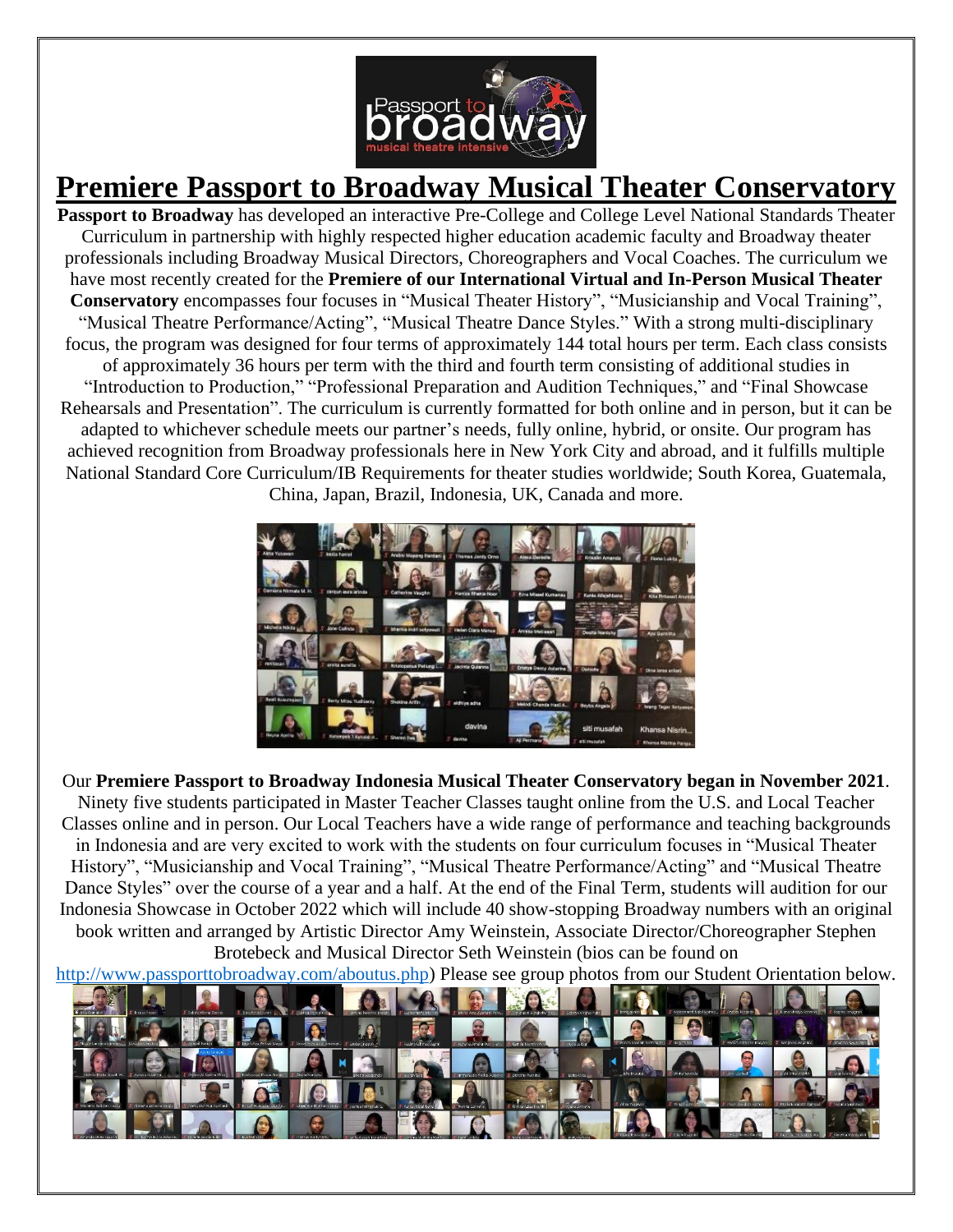Our Master Teacher Faculty filmed Introduction Videos for the Conservatory students. You can meet our faculty at [https://drive.google.com/drive/folders/1YZHzjy1ZL\\_AIZeGpwGTvfG5MyhQ5wGaG?usp=sharing.](https://drive.google.com/drive/folders/1YZHzjy1ZL_AIZeGpwGTvfG5MyhQ5wGaG?usp=sharing)

Our **International Musical Theater Conservatory Master Teacher and Local Teacher Faculty** completed an "Eight Day Professional Development Workshop". With our full team working together from California, New York, Jakarta, Indonesia and Singapore, the Master Teachers were able to train the Local Teachers on the entire Syllabi for the first Two Terms of Musical Theater Dance Styles, Musicianship/Vocal Training and Acting and Performance. Our Local Teachers shared that they experienced professional and personal growth during the sessions and are excited to continue their preparation until we begin classes in November 2021. Everyone was able to work together seamlessly to help raise the bar, provide greater access and inspire serious musical theater students from all across Indonesia to compete for roles on Broadway, in international productions across the world and locally in Indonesia.

You can view additional pictures and videos on our Facebook page at [https://www.facebook.com/media/set?vanity=SLBroadwayEducationCompany&set=a.10159631231672265.](https://www.facebook.com/media/set?vanity=SLBroadwayEducationCompany&set=a.10159631231672265)